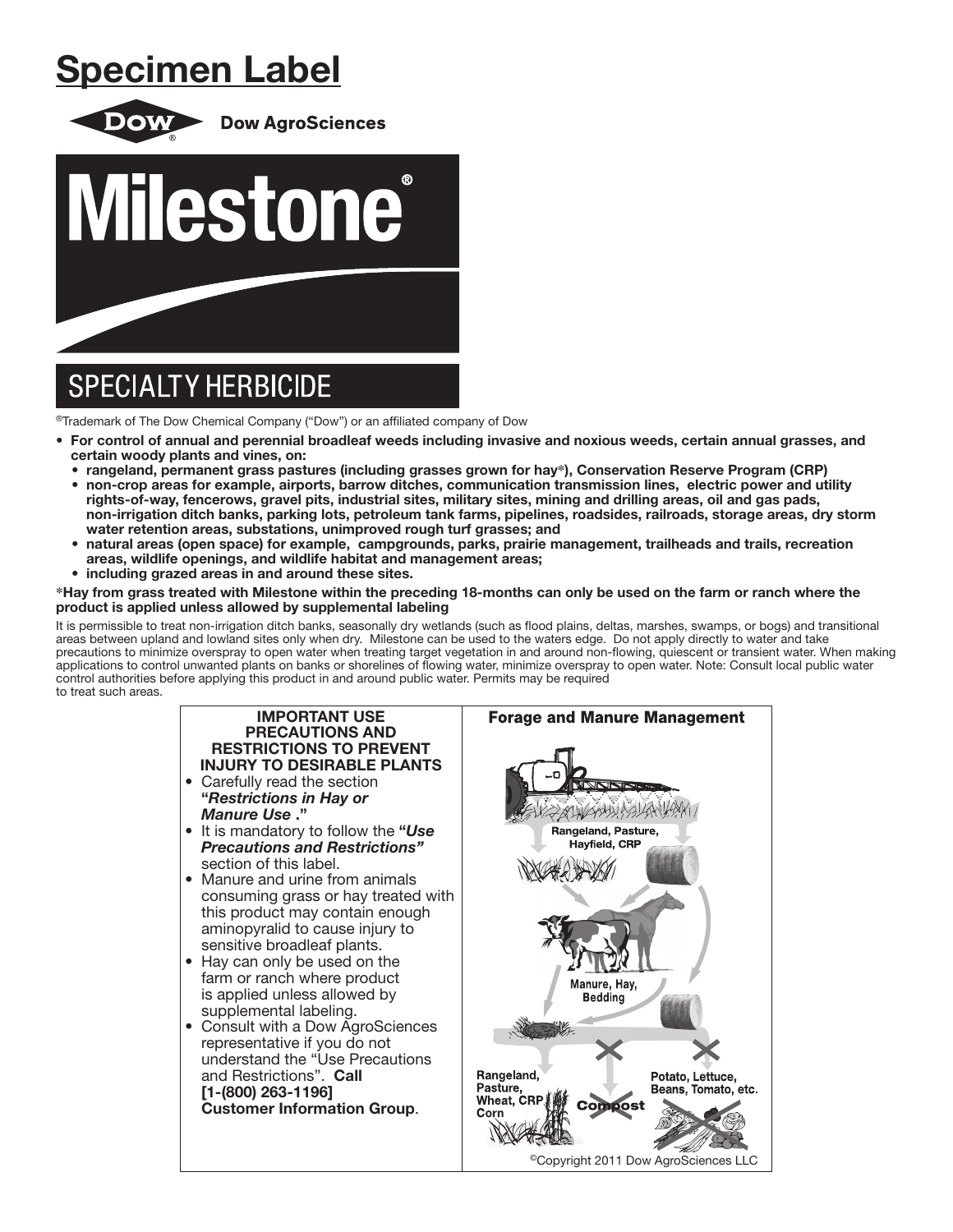# Not For Sale, Distribution, or Use in New York State.

| <b>GROUP</b>               |   |   | <b>HERBICIDE</b> |  |
|----------------------------|---|---|------------------|--|
| Active Ingredient:<br>$ -$ | . | . |                  |  |

| Triisopropanolammonium salt of 2-pyridine |  |
|-------------------------------------------|--|
|                                           |  |
|                                           |  |
|                                           |  |
|                                           |  |

Acid Equivalent: aminopyralid (2-pyridine carboxylic acid, 4-amino-3, 6-dichloro-) - 21.1% - 2 lb/gal

#### Container Use Directions

3 - Dispense  $1 - Tip$ 2 - Level Tilt container to angle as Remove cap on head and Four into sprayer or other<br>devices. No fluid will pour<br>from the main container.<br>Replace cap for storage shown and fill head to Hold container up-right desired amount - use and check the amount for vertical scale for accuracy. Add or subtract measuring. Container<br>should be closed. as needed, using pourin sealed condition. back scale as quide L

# Precautionary Statements

# **Hazards to Humans and Domestic Animals**<br>A Reg. No. 62719-519<br>EPA Est.

EPA Reg. No. 62719-519

# **CAUTION**

Causes Moderate Eye Irritation

Avoid contact with eyes or clothing.

#### Personal Protective Equipment (PPE) Applicators and other handlers must wear:

- Long-sleeved shirt and long pants
- Shoes plus socks

Follow manufacturer's instructions for cleaning/maintaining PPE. If no such instructions for washables, use detergent and hot water. Keep and wash PPE separately from other laundry.

# User Safety Recommendations

Users should:

- Wash hands before eating, drinking, chewing gum, using tobacco or using the toilet.
- Remove clothing immediately if pesticide gets inside. Then wash thoroughly and put on clean clothing.

#### First Aid

ļ

If in eyes: Hold eye open and rinse slowly and gently with water for 15-20 minutes. Remove contact lenses, if present, after the first 5 minutes, then continue rinsing. Call a poison control center or doctor for treatment advice.

Have the product container or label with you when calling a poison control center or doctor or going for treatment. You may also contact 1-800-992-5994 for emergency medical treatment information.

# Environmental Hazards

Do not apply directly to water, to areas where surface water is present or to intertidal areas below the mean high water mark. Do not contaminate water when disposing of equipment washwater or rinsate.

This chemical has properties and characteristics associated with chemicals detected in groundwater. The use of this chemical in areas where soils are permeable, particularly where the water table is shallow, may result in groundwater contamination.

# Directions for Use

It is a violation of Federal law to use this product in a manner inconsistent with its labeling.

Read all Directions for Use carefully before applying.

## This product is not intended for reformulation or repackaging into other end-use products.

Do not apply this product in a way that will contact workers or other persons, either directly or through drift. Only protected handlers may be in the area during application. For any requirements specific to your State or Tribe, consult the agency responsible for pesticide regulation.

Not For Sale, Distribution, or Use in New York State.

Not for use on pastures in Connecticut, Maine, Massachusetts, New Hampshire, Rhode Island, and Vermont. All other labeled uses are permitted in these states including grazed areas in and around these sites.



Light grey = states where use in pastures is not permitted Dark grey = NY where the product is not registered

## Agricultural Use Requirements

Use this product only in accordance with its labeling and with the Worker Protection Standard, 40 CFR part 170. This Standard contains requirements for the protection of agricultural workers on farms, forests, nurseries, and greenhouses, and handlers of agricultural pesticides. It contains requirements for training, decontamination, notification, and emergency assistance. It also contains specific instructions and exceptions pertaining to the statements on this label about Personal Protective Equipment (PPE) and restricted-entry interval. The requirements in this box only apply to uses of this product that are covered by the Worker Protection Standard.

Do not enter or allow worker entry into treated areas during the restricted entry interval (REI) of 48 hours.

PPE required for early entry to treated areas that is permitted under the Worker Protection Standard and that involves contact with anything that has been treated, such as plants, soil, or water, is: **Coveralls** 

Ļ

- Chemical-resistant gloves made of any waterproof material as polyethylene or polyvinyl chloride
- Shoes plus socks
- Protective eyewear

# Non-Agricultural Use Requirements

The requirements in this box apply to uses of this product that are NOT within the scope of the Worker Protection Standard for Agricultural Pesticides (40 CFR Part 170). The WPS does not pertain to non-agricultural use on sites, such as, rangeland, permanent grass pastures, or non-cropland. See the Agricultural Use Requirements section below for information where the WPS applies.

Entry Restrictions for Non-WPS Uses: For applications on rangeland and permanent grass pastures (not harvested for hay) and non-cropland areas, do not enter or allow worker entry into treated areas until sprays have dried.

# Storage and Disposal

Do not contaminate water, food, feed or fertilizer by storage or disposal. Open dumping is prohibited.

Pesticide Storage: If this product is exposed to subfreezing temperatures, the active ingredient may crystallize and settle out of solution. Under these conditions the product should be warmed to at least 40°F and agitated well to dissolve any crystallized active ingredient prior to use.

Pesticide Disposal: Wastes resulting from the use of this product may be disposed of on site or at an approved waste disposal facility.

#### Nonrefillable containers 5 gallons or less:

Container Handling: Nonrefillable container. Do not reuse or refill this container. Offer for recycling if available, or puncture and dispose of in a sanitary landfill, or by incineration, or by other procedures allowed by state and local authorities.

Triple rinse or pressure rinse container (or equivalent) promptly after emptying. Triple rinse as follows: Empty the remaining contents into application equipment or a mix tank and drain for 10 seconds after the flow begins to drip. Fill the container 1/4 full with water and recap. Shake for 10 seconds. Pour rinsate into application equipment or a mix tank or store rinsate for later use or disposal. Drain for 10 seconds after the flow begins to drip. Repeat this procedure two more times. Pressure rinse as follows: Empty the remaining contents into application equipment or a mix tank and continue to drain for 10 seconds after the flow begins to drip. Hold container upside down

j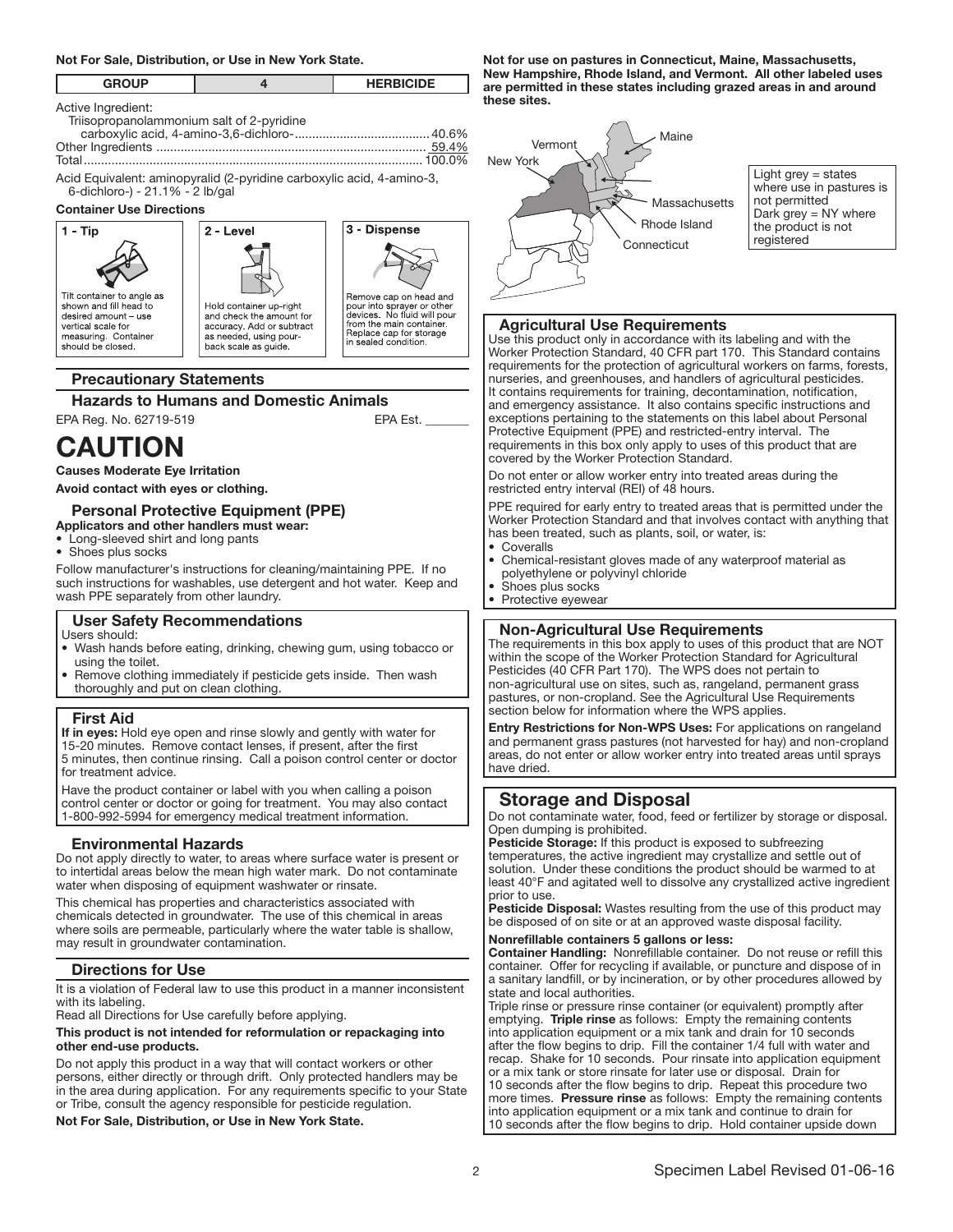# Storage and Disposal (Cont.)

over application equipment or mix tank and continue to drain for 10 seconds after the flow begins to drip. Hold container upside down over application equipment or mix tank or collect rinsate for later use or disposal. Insert pressure rinsing nozzle in the side of the container, and rinse at about 40 psi for at least 30 seconds. Drain for 10 seconds after the flow begins to drip.

#### Refillable containers larger than 5 gallons:

Container Handling: Refillable container. Refill this container with pesticide only. Do not reuse this container for any other purpose. Cleaning the container before final disposal is the responsibility of the person disposing of the container. Cleaning before refilling is the responsibility of the refiller. To clean the container before final disposal, empty the remaining contents from this container into application equipment or a mix tank. Fill the container about 10% full with water. Agitate vigorously or recirculate water with the pump for two minutes. Pour or pump rinsate into application equipment or rinsate collection system. Repeat this rinsing procedure two more times.

#### Nonrefillable containers larger than 5 gallons:

Container Handling: Nonrefillable container. Do not reuse or refill this container. Offer for recycling if available, or puncture and dispose of in a sanitary landfill, or by incineration, or by other procedures allowed by state and local authorities.

Triple rinse or pressure rinse container (or equivalent) promptly after emptying. Triple rinse as follows: Empty the remaining contents into application equipment or a mix tank. Fill the container 1/4 full with water. Replace and tighten closures. Tip container on its side and roll it back and forth, ensuring at least one complete revolution, for 30 seconds. Stand the container on its end and tip it back and forth several times. Turn the container over onto its other end and tip it back and forth several times. Empty the rinsate into application equipment or a mix tank or store rinsate for later use or disposal. Repeat this procedure two more times. Pressure rinse as follows: Empty the remaining contents into application equipment or a mix tank and continue to drain for 10 seconds after the flow begins to drip. Hold container upside down over application equipment or mix tank and continue to drain for 10 seconds after the flow begins to drip. Hold container upside down over application equipment or mix tank or collect rinsate for later use or disposal. Insert pressure rinsing nozzle in the side of the container, and rinse at about 40 psi for at least 30 seconds. Drain for 10 seconds after the flow begins to drip. j

#### Resistance Management Guidelines

- Development of plant populations resistant to this herbicide mode of action is usually not a problem on rangeland, permanent grass pastures, Conservation Reserve Program (CRP), or non-cropland sites since these sites receive infrequent pesticide applications.
- In croplands, use an effective integrated pest management (IPM) program, integrating tillage or other mechanical methods, crop rotation or other cultural control methods into weed control programs whenever practical.
- Similar looking biotypes of a given weed species occurring in a treated area may vary in their susceptibility to a herbicide. Application of a herbicide below its labeled rate may allow more tolerant weeds to survive and a shift to more tolerant biotypes within the treated area.
- Where identified, spreading of resistant weeds to other fields may be prevented by cleaning harvesting and tillage equipment before moving to other areas and by planting weed-free seed.
- Contact your extension specialist, certified crop consultant, or Dow AgroSciences representative for the latest resistance management information.

# Use Precautions and Restrictions

Consult with a Dow AgroSciences representative if you do not understand the "Use Precautions and Restrictions." Call (1-800-263-1196) for more information.

Pasture and Rangeland Restrictions

- Do not use grasses treated with Milestone in the preceding 18-months for hay intended for export outside the United States.
- Hay from areas treated with Milestone in the preceding 18-months CAN NOT be distributed or made available for sale off the farm or ranch where harvested unless allowed by supplemental labeling.
- Hay from areas treated with Milestone in the preceding 18-months CAN NOT be used for silage, haylage, baylage and green chop unless allowed by supplemental labeling.
- Do not move hay made from grass treated with Milestone within the preceding 18-months off farm unless allowed by supplemental labeling.
- Do not use hay or straw from areas treated with Milestone within the preceding 18-months or manure from animals feeding on hay treated with Milestone in compost.
- Do not use grasses treated with Milestone in the preceding 18-months for seed production.

Maximum Application Rate: On all labeled use sites do not broadcast apply more than 7 fl oz per acre of Milestone per year. The total amount of Milestone applied broadcast, as a re-treatment, and/or spot treatment cannot exceed 7 fl oz per acre per year. Spot treatments may be applied at an equivalent broadcast rate of up to 0.22 lb acid equivalent (14 fl oz of Milestone) per acre per annual growing season; however, not more than 50% of an acre may be treated at that rate. Do not apply more than a total of 0.11 lb acid equivalent (7 fl oz) per acre of Milestone per annual growing season as a result of broadcast, spot or repeat applications.

Obtain Required Permits: Consult with appropriate state or local water authorities before applying this product around public waters. State or local public agencies may require permits.

- Avoiding Injury to Non-Target Plants: Do not aerially apply Milestone within 50 feet of a border downwind (in the direction of wind movement), or allow spray drift to come in contact with, any broadleaf crop or other desirable broadleaf plants, including, but not limited to, alfalfa, cotton, dry beans, flowers, grapes, lettuce, potatoes, radishes, soybeans, sugar beets, sunflowers, tobacco, tomatoes or other broadleaf or vegetable crop, fruit trees, ornamental plants, or soil where sensitive crops are growing or will be planted. Avoid application under conditions that may allow spray drift because very small quantities of spray may seriously injure susceptible crops. Read and consider the "Precautions for Avoiding Spray Drift and Spray Drift Advisory" at the end of this label to help minimize the potential for spray drift.
- Chemigation: Do not apply this product through any type of irrigation system.
- Do not contaminate water intended for irrigation or domestic purposes. Do not treat inside banks or bottoms of irrigation ditches, either dry or containing water, or other channels that carry water that may be used for irrigation or domestic purposes.
- Do not apply this product to lawns, turf, ornamental plantings, urban walkways, driveways, tennis courts, golf courses, athletic fields, commercial sod operations, or other high-maintenance, fine turfgrass areas, or similar areas.
- Trees adjacent to or in a treated area can occasionally be affected by root uptake of Milestone. Do not apply Milestone within the root zone of desirable trees unless such injury can be tolerated. Use special caution near roses, and leguminous trees such as locusts, redbud, mimosa, and caragana.
- Applications made during periods of intense rainfall, to soils saturated with water, surfaces paved with materials such as asphalt or concrete, or soils through which rainfall will not readily penetrate may result in runoff and movement of Milestone. Injury to crops may result if treated soil and/or runoff water containing Milestone is washed, or moved onto land used to produce crops. Exposure to Milestone may injure or kill susceptible crops and other plants, such as grapes, soybeans, tobacco, sensitive ornamentals. Do not treat frozen soil where runoff could damage sensitive plants.

#### • Grass revegetation:

• Milestone can be used to control broadleaf plants in grass revegetation programs. Consult Dow AgroSciences' literature for more details about Milestone applications and grass stand establishment.

#### • Application before seeding grasses

• Milestone can be applied to control broadleaf weeds prior to grass planting. Grass seed germination and seedling development can be adversely effected by many factors such as seed viability and seedling vigor, soil condition (sub-optimal soil temperatures or soil water content), weather after planting, seedbed preparation and seed placement, disease, insects, or animals. Milestone applications will help to reduce competition from weeds and improve the chance for successful grass stand establishment. Some grass species are more sensitive to Milestone; consult Dow AgroSciences' literature for more details.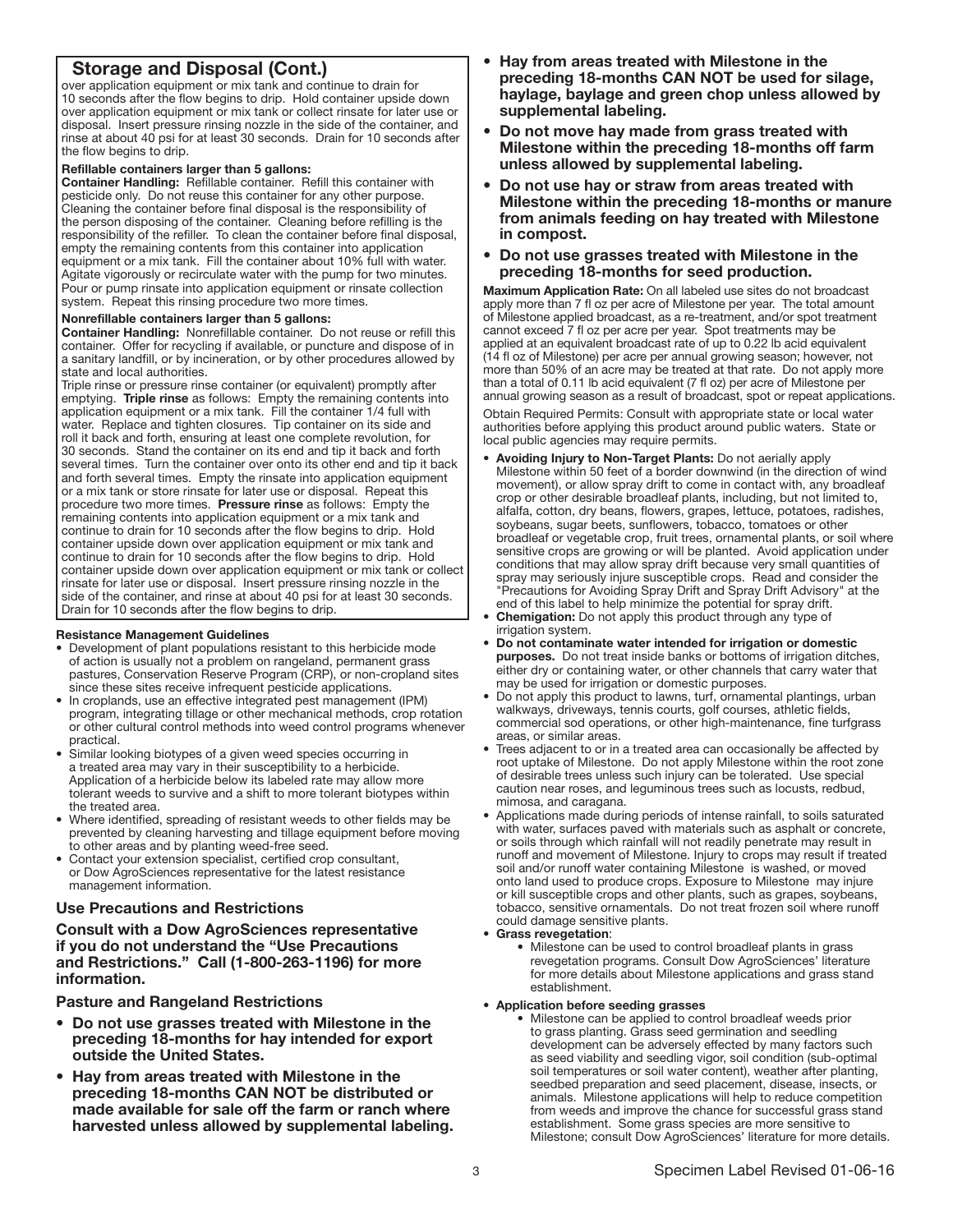• Postemergence applications on grass: During the season of establishment, Milestone should be applied only after perennial grasses are well established (have developed a good secondary root system and show good vigor. Most perennial grasses are tolerant to Milestone at this stage of development. Milestone may suppress certain established grasses, such as smooth bromegrass (*Bromus inermis*), especially when plants are stressed by adverse environmental conditions. Plants should recover from this transient suppression with the onset of environmental conditions favorable to grass growth and upon release from weed competition.

#### • Seeding Broadleaf Plants (Forbs) and Wildflowers

- Milestone can be applied in the summer to control broadleaf weeds prior to forb planting. Forbs can be seeded 90 days after a summer application as a dormant fall planting or the following spring. Consult Dow AgroSAciences literature for details.
- Grazing and Haying Restrictions: There are no restrictions on grazing or grass hay harvest following application of Milestone at labeled rates. Cutting hay too soon after spraying weeds will reduce weed control. Wait 14 days after herbicide application to cut grass hay to allow herbicide to work. Do not transfer grazing animals from areas treated with Milestone to areas where sensitive broadleaf crops occur without first allowing 3 days of grazing on an untreated pasture. Otherwise, urine and manure may contain enough aminopyralid to cause injury to sensitive broadleaf plants.
- Grazing Poisonous Plants: Herbicide application may increase palatability of certain poisonous plants. Do not graze treated areas until poisonous plants are dry and no longer palatable to livestock.

#### • Restrictions in Hay or Manure Use:

- ♦ Do not use aminopyralid-treated plant residues, including grass, wood plants, trees, hay or straw from areas treated within the preceeding 18-months, in compost, mulch wood chips, or mushroom spawn.
- ♦ Do not use manure from animals that have eaten aminopyralidtreated forage or hay within the previous 3 days in compost, mulch or mushroom spawn. Livestock must have 3 days of eating nonaminopyralid-treated materials in order to clear their system of aminopyralid. Do not use aminopyralid-treated plants in areas where commercially grown mushrooms or susceptible broadleaf plants may be grown.
- ♦ Do not spread manure from animals that have consumed aminopyralid-treated forage or hay within the previous 3 days on land used for growing susceptible broadleaf crops.
- ♦ Manure from animals that have consumed aminopyralid-treated forage or hay within the previous 3 days may only be used on areas used for pasture, grass grown for seed, wheat and corn.
- ♦ Do not plant a broadleaf crop (including soybeans, sunflower, tobacco, vegetables, field beans, peanuts, and potatoes) in fields or areas treated with aminopyralid or manure from animals that have grazed forage or eaten hay harvested from aminopyralid-treated areas until an adequately sensitive field bioassay is conducted to determine that the aminopyralid concentration in the soil is at level that is not injurious to the crop to be planted.
- ♦ Do not plant a broadleaf crop in fields or areas treated in the previous year with manure from animals that have consumed aminopyralidtreated forage or hay until an adequately sensitive field bioassay is conducted to determine that the aminopyralid concentration in the soil is at level that is not injurious to the crop to be planted.
- ♦ To promote herbicide decomposition, plant residues should be evenly incorporated in the surface soil or burned. Breakdown of aminopyralid in plant residues or manure is more rapid under warm, moist soil conditions and may be enhanced by supplemental irrigation.
- Crop Rotation: Do not rotate to any crop from rangeland, permanent pasture or CRP acres within one year following treatment. Cereals and corn can be planted one year after treatment. Broadleaf crops are sensitive to aminopyralid residues in the soil and prediction of crop safety by field biassay (see instructions below) is the BEST way to determine planting options. Broadleaf crops such as canola, flax, and alfalfa can require at least 2 to 3 years depending on the crop and environmental conditions. More sensitive crops such as soybeans, tobacco, peanuts, potatoes, and peas may require a longer plant back interval and should not be planted until a field bioassay shows that the level of aminopyralid present in the soil will not adversely affect that broadleaf crop.
- Field Bioassay Instructions: In fields previously treated with this product, plant short test rows of the intended rotational crop across the original direction of application in a manner to sample variability in field conditions such as soil texture, soil organic matter, soil pH, rainfall pattern or drainage. The field bioassay can be initiated one year after the last application of aminopyralid in that field. Observe the test crop for symptoms of herbicidal activity, such as poor stand (effect on seed

germination), chlorosis (yellowing), epinasty, and necrosis (dead leaves or shoots), or stunting (reduced growth). If herbicidal symptoms do not occur, the test crop can be grown. If there is apparent herbicidal activity, do not plant the field to the intended rotational crop; plant only to wheat, forage grasses, native grasses or grasses grown for hay.

#### Sprayer Clean-Out Instructions

#### It is recommended to use separate spray equipment on highly sensitive crops such as tobacco, soybeans, potatoes, peanuts and tomatoes.

Do not use spray equipment used to apply Milestone for other applications to land planted to, or to be planted to, broadleaf plants unless it has been determined that all residues of this herbicide have been removed by thorough cleaning of equipment.

Equipment used to apply Milestone should be thoroughly cleaned before reusing to apply any other chemicals as follows:

- 1. Rinse and flush application equipment thoroughly after use. Dispose of rinse water in non-cropland area away from water supplies.
- 2. Rinse a second time, adding 1 quart of household ammonia or tank cleaning agent for every 25 gallons of water. Circulate the solution through the entire system so that all internal surfaces are contacted (15 to 20 minutes). Let the solution stand for several hours, preferably overnight.
- 3. Flush the solution out of the spray tank through the boom.
- 4. Rinse the system twice with clean water, recirculating and draining each time.
- 5. Spray nozzles and screens should be removed and cleaned separately.
- Do not apply this product with mist blower systems that deliver very fine spray droplets. Use of mist blower equipment can reduce control achieved with the herbicide and increase spray drift potential.

## General Use Information

Apply the specified rate of Milestone as a coarse low-pressure spray. Do not apply this product with mist blower systems that deliver very fine spray droplets. Spray volume should be sufficient to uniformly cover foliage or intended application site. Increase spray volume to ensure thorough and uniform coverage when target vegetation is tall and/or dense. To enhance foliage wetting and coverage, a non-ionic agricultural surfactant or other adjuvant may be added to the spray mixture as specified by the adjuvant label.

Milestone may be applied by ground or aerial application equipment on any registered use site specified on this label.

Ground Broadcast Application: Higher spray volumes (greater than 10 gallons per acre) generally provide better coverage and better control, particularly in dense and/or tall foliage.

Aerial Broadcast Application: Do not apply less than 2 gallons per acre total spray volume. Five gallons per acre or greater will generally provide better coverage and better control, particularly in dense and/or tall foliage.

High-Volume Foliar Application: High volume foliar treatments may be applied at rates equivalent to a maximum of 7 fl oz per acre per annual growing season. Use sufficient spray volume to thoroughly and uniformly wet foliage and stems.

For basal bark and cut stubble and all types of cut surface applications, see woody plant section.

#### Low-Volume Foliar Treatment

To control susceptible woody plants, use Milestone alone or in tank mixes with other herbicides in water. The spray concentration of Milestone tank mixes and total spray volume per acre should be adjusted according to the size and density of target woody plants and type of spray equipment used. With low-volume application, use sufficient spray volume to obtain uniform coverage of target plants including the surfaces of all foliage, stems, and root collars.

For best results, an adjuvant should be added to all spray mixtures. Match equipment and delivery rate of spray nozzles to height and density of woody plants. When treating tall, dense brush, a truck mounted spray gun with spray tips that deliver up to 2 gallons per minute at 40 to 60 psi may be required. Backpack or other types of specialized spray equipment with spray tips that deliver less than 1 gallon of spray per minute may be appropriate for short, low to moderate density brush.

Spot Application: Spot treatments may be applied at an equivalent broadcast rate of up to 0.22 lb acid equivalent (14 fl oz of Milestone) per acre per annual growing season; however, not more than 50% of an acre may be treated at that rate. Do not apply more than a total of 0.11 lb acid equivalent (7 fl oz) per acre of Milestone per annual growing season as a result of broadcast, spot or repeat applications.) Spray volume should be sufficient to thoroughly and uniformly wet weed foliage, but not to the point of runoff. Repeat treatments may be made, but the total amount of Milestone applied must not exceed 7 fl oz per acre per year. To prevent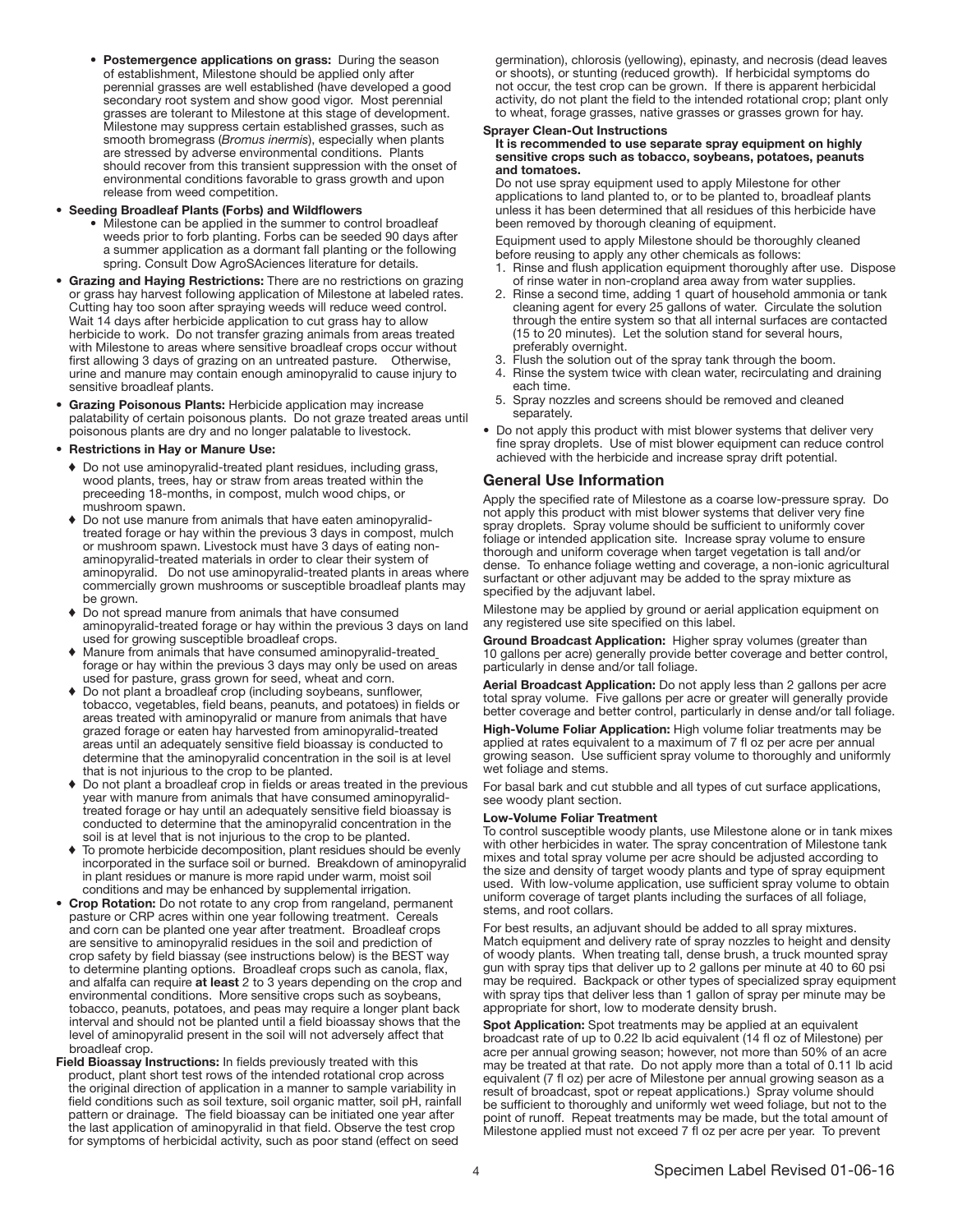misapplication, spot treatments should be applied with a calibrated sprayer with a known volume per acre. Table 1 shows Milestone amount to mix for various sprayer outputs in gallons per acre (GPA)

| <b>Table 1:</b> Amount of Milestone (in mL) to mix in 1 gallon of water |  |
|-------------------------------------------------------------------------|--|
|-------------------------------------------------------------------------|--|

| <b>Gallons</b><br>per acre | Milestone amount (in mL) to mix to<br>achive target application rates | Use a syringe to<br>measure cc |            |  |
|----------------------------|-----------------------------------------------------------------------|--------------------------------|------------|--|
| <b>GPA</b>                 | 5 fl oz/a                                                             | 7 fl oz/a                      | 14 fl oz/a |  |
| 20                         | 7.5                                                                   | 10.5                           | 21.0       |  |
| 30                         | 5.0                                                                   | 7.0                            | 14.0       |  |
| 40                         | 3.8                                                                   | 5.3                            | 10.5       |  |
| 50                         | 3.0                                                                   | 4.2                            | 8.4        |  |
| 60                         | 2.5                                                                   | 3.5                            | 7.0        |  |
| 70                         | 2.1                                                                   | 3.0                            | 6.0        |  |
| 80                         | 1.9                                                                   | 2.6                            | 5.3        |  |
| 90                         | 1.7                                                                   | 2.3                            | 4.7        |  |
| 100                        | 1.5                                                                   | 2.1                            | 4.2        |  |

Note: Table 1 above shows mixes for various sprayer outputs in gallons per acre (GPA).

#### Conversions:

| 1 tsp = $5$ mL                   | $30 \text{ ml} = 1 \text{ fluid ounce}$ | $1 \text{ cc} = 1 \text{ mL}$ |
|----------------------------------|-----------------------------------------|-------------------------------|
| $3 \text{ tsp} = 1 \text{ Tbsp}$ | $2$ Tbsp = 1 fluid ounce                |                               |

## Mixing Instructions

Mixing with Water: To prepare the spray, add about half the required amount of water in the spray tank. Then, with agitation, add the specified amount of Milestone and other herbicides, if tank mixing. Finally, with continued agitation, add the rest of the water and additives such as adjuvants, surfactants or drift control and deposition aids.

Addition of Surfactants or Adjuvants on All Labled Use Sites: The addition of a high quality non-ionic surfactant (of at least 80% active principal) or adjuvant at 0.25 to 0.5 % volume per volume (1 to 2 quarts per 100 gallons of spray) is recommended to enhance herbicide activity under adverse environmental conditions (such as, high temperature, low relative humidity, drought conditions, dusty plant surfaces) or when weeds are heavily pubescent or more mature.

Tank Mixing with Other Herbicides: Milestone may be applied in tank mix combination with labeled rates of other herbicides provided: (1) the tank mix product is labeled for the timing and method of application for the use site to be treated and (2) mixing is not prohibited by the label of the tank mix product(s), and (3) that the tank mix combination is physically compatible (see tank mix compatibility testing below). When tank mixing, use only in accordance with the restrictions, precautions and limitations on the respective product labels.

- Read carefully and follow all applicable use directions, precautions, and limitations on the respective product labels.
- Do not exceed specified application rates. If products containing the same active ingredient are mixed, do not exceed the maximum allowable active ingredient use rates.
- For direct injection or other spray equipment where the product formulations will be mixed in undiluted form, special care should be taken to ensure tank mix compatibility.
- Always perform a jar test to ensure the compatibility of products to be used in tank mixture.

Tank Mix Compatibility Testing: Perform a jar test prior to mixing in a spray tank to ensure compatibility of Milestone and other pesticides or carriers. Use a clear glass jar with lid and mix ingredients in the same order and proportions as will be used in the spray tank. The mixture is compatible if the materials mix readily when the jar is inverted several times. The mixture should remain stable after standing for 1/2 hour or, if separation occurs, should readily remix if agitated. An incompatible mixture is indicated by separation into distinct layers that do not readily remix when agitated and/or the presence of flakes, precipitates, gels, or heavy oily film in the jar. Use of an appropriate compatibility aid may resolve mix incompatibility. If the mixture is incompatible do not use that tank mix partner in tank mixtures.

#### Invert emulsion spray mixtures

Milestone can be applied in an invert emulsion using oil and an appropriate inverting agent. Follow label directions of the inverting agent.

Mixing with Sprayable Liquid Fertilizer Solutions: Milestone is usually compatible with liquid fertilizer solutions. It is anticipated that Milestone will not require a compatibility agent for mixing with fertilizers; however, a compatibility test (jar test) should be made prior to mixing. Jar tests are particularly important when a new batch of fertilizer or pesticide is used, when water sources change, or when tank mixture ingredients or concentrations are changed. Compatibility may be determined by mixing the spray components in the desired order and proportions in a clear glass jar before large scale mixing of spray components in the spray tank.

Note: The lower the temperature of the liquid fertilizer, the greater the likelihood of mixing problems. Use of a compatibility aid may be required if Milestone is mixed with a 2,4-D-containing product and liquid fertilizer. Mixing Milestone and 2,4-D in N-P or N-P-K liquid fertilizer solutions is more difficult than mixing with straight nitrogen fertilizer and should not be attempted without first conducting a successful compatibility jar test. Agitation in the spray tank must be vigorous to be comparable with jar test agitation. Apply the spray mixture the same day it is prepared while maintaining continuous agitation. Rinse the spray tank thoroughly after use.

Note: Foliar-applied liquid fertilizers themselves can cause yellowing of the foliage of forage grasses and other vegetation.

# Use Rates and Timing

Milestone may be applied as a broadcast spray by ground or aerial equipment or as a spot application to control weeds including, but not limited to, those listed on this label. When a rate range is given use the higher rate to control weeds at advanced growth stages, or under less than favorable growing conditions, or for longer residual control. Best results are obtained when spray volume is sufficient to provide uniform coverage of treated weeds. For optimum uptake and translocation of Milestone, avoid mowing, haying, shredding, burning or soil disturbance in treated areas for at least 14 days following application.

Milestone provides post emergence control and premergence control of emerging seedlings of susceptible weeds, and re-growth of certain perennial weeds following application. Preventing establishment of weeds will depend upon application rate, season of application, and environmental conditions after application.

Milestone can provide long-term control of susceptible weeds. The length of control is dependent upon the application rate, condition and growth stage of target weeds, environmental conditions at and following application, and the density and vigor of competing desirable vegetation. Long-term weed control is most effective where grass vegetation is allowed to recover from overgrazing, drought, etc., and compete with weeds.

Milestone can be an important component of integrated vegetation management programs designed to renovate or restore desired plant communities. To maximize and extend the benefits of weed control provided by Milestone, it is important that other vegetation management practices, including proper grazing management, biological control agents, replanting, fertilization, prescribed fire, etc., be used in appropriate sequences and combinations to further alleviate the adverse effects of weeds on desirable plant species and to promote development of desired plant communities. Agricultural and natural resources specialists with federal and state government agencies can provide guidance on best management practices and development of integrated vegetation management programs.

#### Plants Controlled

The following weeds and woody plants will be controlled with the rates of Milestone indicated below (table 2). For best results, most weeds and woody plants should be treated when they are actively growing and under conditions favorable for growth. Use a higher rate in the rate range when growing conditions are less than favorable or when weed foliage is tall and dense, or when optimal longer term residual control is desired. Milestone also provides preemergence control of germinating seeds or seedlings of susceptible weeds following application.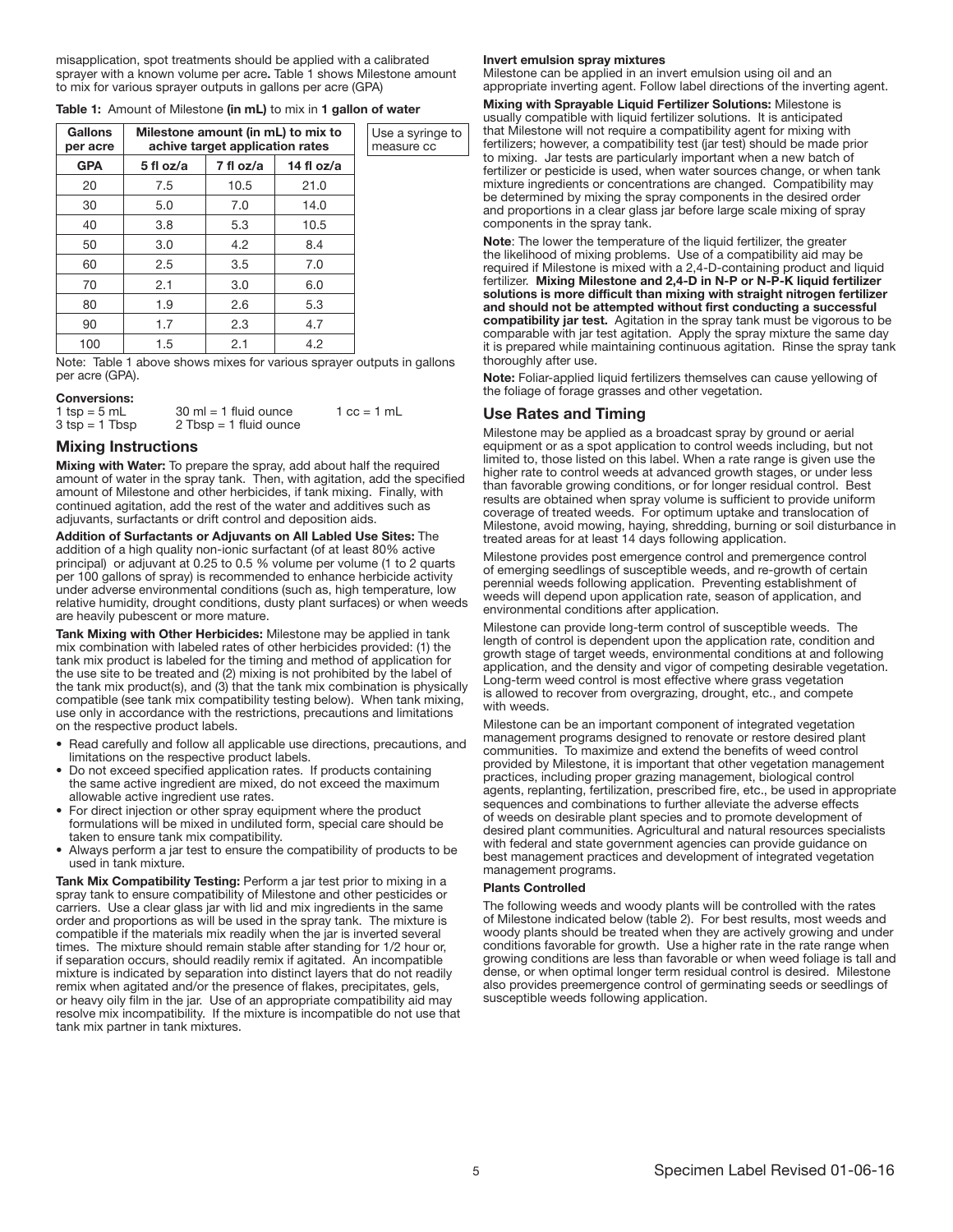# Table 2: Weeds and Woody Plants Controlled

Note: Numbers in parentheses (-) refer to specific use directions for a particular weeds species.

| Common Name                        | <b>Scientific Name</b>                 | <b>Rate Range</b><br>(fl oz/acre) | <b>Life Cycle</b>                | <b>Plant Family</b>        |
|------------------------------------|----------------------------------------|-----------------------------------|----------------------------------|----------------------------|
| amaranth, spiny                    | Amaranthus spinosus                    | 4 to 7                            | annual                           | Amaranthaceae              |
| bedstraw                           | Galium spp.                            | 4 to 7                            | perennial                        | Rubiaceae                  |
| beggarticks                        | Bidens spp.                            | 4 to 7                            | annual                           | Asteracea                  |
| broomweed, annual                  | Amphiachyris dracunculoides            | 4 to 7                            | annual                           | Asteraceae                 |
| burdock, common                    | Arctium minus                          | 4 to 7                            | biennial                         | Asteraceae                 |
| buttercup, hairy                   | Ranunculus sardous                     | 4 to 7                            | annual                           | Ranunculaceae              |
| buttercup, tall                    | Ranunculus acris                       | 4 to 7                            | perennial                        | Ranunculaceae              |
| buttercup spp                      | Ranunculus spp                         | 4 to 7                            | various                          | Ranunculaceae              |
| camelthorn                         | Alhagi pseudalhagi                     | 5 to 7                            | perennial                        | Fabaceae                   |
| cat's ear, common                  | Hypochaeris radicata                   | 5 to 7                            | perennial                        | Asteracea                  |
| cat's ear                          | Hypochaeris spp                        | 5 to 7                            | perennial                        | Asteracea                  |
| chamomile, scentless               | Matricaria inodora                     | 4 to 7                            | annual                           | Asteraceae                 |
| chicory                            | Cichorium intybus                      | $4$ to $6$                        | perennial                        | Asteraceae                 |
| chickweed                          | Stellaria media                        | $\overline{7}$                    | annual                           | Caryophyllaceae            |
| cinquefoil, sulfur (1)             | Potentilla recta                       | 4 to 7                            | perennial                        | Rosaceae                   |
| cocklebur                          | Xanthium strumarium                    | 3 to 5                            | annual                           | Asteraceae                 |
| clover                             | Trifolium spp.                         | 5 to 7                            | perennial                        | Fabaceae                   |
|                                    |                                        | 5 to 7                            |                                  | Fabaceae                   |
| crazyweed                          | Oxytropisp                             |                                   | perennial                        |                            |
| croton, tropic                     | Croton glandulosus                     | 3 to 5                            | annual                           | Euphorbiaceae              |
| crownvetch                         | Securigera varia                       | 5 to 7                            | perennial                        | Fabaceae                   |
| cudweed, purple                    | Gamochaeta purpurea                    | 4 to 7                            | annual                           | Asteraceae                 |
| daisy, oxeye (1)                   | Leucanthemum vulgare                   | 4 to 7                            | perennial                        | Asteraceae                 |
| dock, curly                        | Rumex crispus                          | 4 to 7                            | perennial                        | Polygonaceae               |
| evening primrose, cutleaf          | Oenothera laciniata                    | 4 to 7                            | annual                           | Onagraceae                 |
| fiddleneck                         | Amsinckia spp                          | 4 to 7                            | annual                           | Boraginaceae               |
| fireweed                           | Epilobium angustifolium                | 5 to 7                            | perennial                        | Onagraceae                 |
| fleabane, flax-leaf                | Conyza bonariensis                     | 4 to 7                            | annual                           | Asteraceae                 |
| fleabane, hairy                    | Conyza bonariensis                     | $5 - 7$                           | annual/biennial                  | Asteraceae                 |
| hawkweed, orange (2)               | Hieracium aurantiacum                  | 4 to 7                            | perennial                        | Asteraceae                 |
| hawkweed, yellow (2)               | Hieracium caespitosum                  | 4 to 7                            | perennial                        | Asteraceae                 |
| henbane, black                     | Hyoscyamus niger                       | 5 to 7                            | annual/biennial                  | Solanaceae                 |
| henbit                             | Lamium amplexicaule                    | 5 to 7                            | annual/<br>biennial              | Lamiaceae                  |
| hogweed, giant                     | Heracleum mantegazzianum               | $\overline{7}$                    | perennial                        | Apiaceae                   |
| horsenettle, Carolina              | Solanum carolinense                    | 4 to 7                            | perennial                        | Solanaceae                 |
| horseweed (marestail)              | Conyza canadensis                      | 4 to 7                            | annual                           | Asteraceae                 |
| ironweed, tall                     | Vernonia gigantea                      | 5 to 7                            | perennial                        | Asteraceae                 |
| ironweed, western                  | Vernonia baldwinii                     | 7                                 | perennial                        | Asteraceae                 |
| knapweed, diffuse (3)              | Centaurea diffusa                      | 5 to 7                            | biennial/<br>perennial           | Asteraceae                 |
| knapweed, meadow                   | Centaurea debeauxii                    | 5 to 7                            | perennial                        | Asteraceae                 |
| knapweed, Russian (4)              | <b>Acroptilon repens</b>               | 5 to 7                            | perennial                        | Asteraceae                 |
| knapweed, spotted (3)              | Centaurea stoebe                       | 5 to 7                            | biennial/                        | Asteraceae                 |
| knapweed, squarrose                | Centaurea virgata                      | 5 to 7                            | perennial<br>biennial/           | Asteraceae                 |
| knapweeds                          |                                        | 5 to 7                            | perennial<br>biennial/ perennial |                            |
| knotweeds, Japanese, bohemian (11) | Centaurea spp.<br>Reynoutria japonica  | $7 - 14$                          | perennial                        | Asteraceae<br>Polygonaceae |
|                                    |                                        | $\overline{7}$                    |                                  |                            |
| kudzu                              | Pueraria montana                       |                                   | perennial                        | Fabaceae                   |
| lady's thumb                       | Polygonum persicaria                   | 3 to 5<br>5 to 7                  | annual                           | Polygonaceae               |
| lambsquarters                      | Chenopodium album<br>Lespedeza striata |                                   | annual<br>annual                 | Chenopodiaceae<br>Fabaceae |
| lespedeza, annual                  |                                        | 5 to 7                            |                                  |                            |
| licorice, wild                     | Glycyrrhiza lepidota                   | 7                                 | perennial                        | Fabaceae                   |
| locoweed                           | Astragalus spp.                        | 5 to 7                            | perennial                        | Fabaceae                   |
| locust, black                      | Robinia pseudoacacia                   | 7                                 | woody perennial                  | Fabaceae                   |
| locust, honey                      | Gleditsia triacanthos                  | 7                                 | woody perennial                  | Fabaceae                   |
| loosestrife, purple (12)           | Lythrum salicaria                      | $7 - 14$                          | perennial                        | Lythraceae                 |
| mayweed, scentless                 | Tripleurospermum perforate             | 4 to 7                            | annual                           | Asteraceae                 |
| mayweed, stinking                  | Anthemis cotula                        | $\overline{7}$                    | annual                           | Asteraceae                 |
| medic, black                       | Medicago lupulina                      | 4 to 7                            | perennial                        | Fabaceae                   |
| mimosa                             | Albizia julibrissin                    | 7                                 | woody perennial                  | Fabaceae                   |
| mullein (5)                        | Verbascum spp.                         | $\overline{7}$                    | biennial                         | Scrophulariaceae           |
| nightshade, silverleaf             | Solanum elaeagnifolium                 | $4 - 7$                           | perennial                        | Solanaceae                 |
| oxtongue, bristly                  | Picris echioides                       | 5 to 7                            | biennial                         | Asteraceae                 |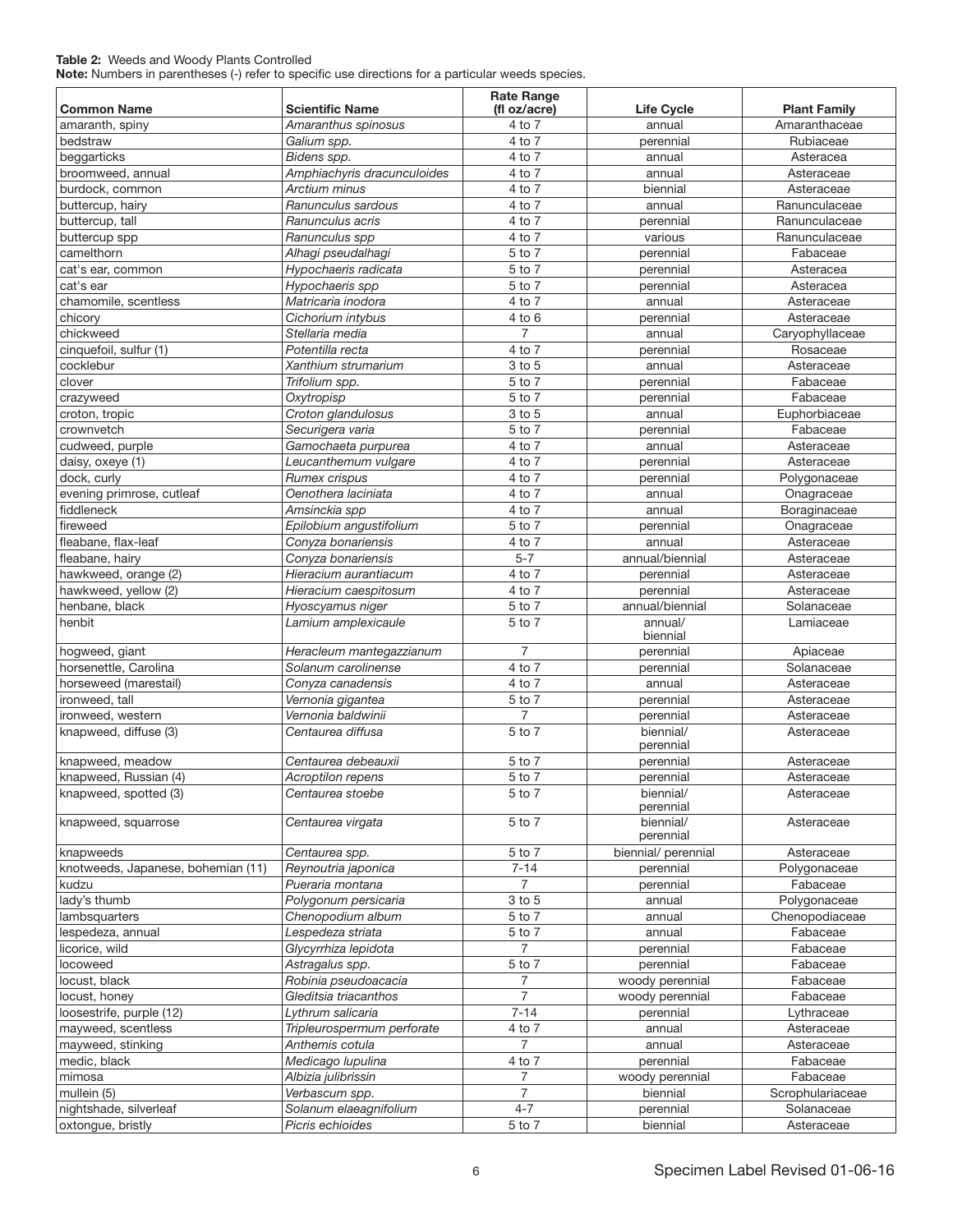### Table 2: Weeds and Woody Plants Controlled (Cont.)

Note: Numbers in parentheses (-) refer to specific use directions for a particular weeds species.

| <b>Common Name</b>              | <b>Scientific Name</b>  | <b>Rate Range</b><br>(fl oz/acre) | <b>Life Cycle</b> | <b>Plant Family</b> |  |
|---------------------------------|-------------------------|-----------------------------------|-------------------|---------------------|--|
| pea. Swainson                   | Sphaerophysa salsula    | $5 - 7$                           | perennial         | Fabaceae            |  |
| povertyweed                     | lva axillaris           | $5 - 7$                           | perennial         | Asteraceae          |  |
| ragweed, common                 | Ambrosia artemisiifolia | $3$ to $5$                        | annual            | Asteraceae          |  |
| ragweed, western                | Ambrosia psilostachya   | 4 to 7                            | perennial         | Asteraceae          |  |
| ragweed, giant                  | Ambrosia trifida        | 4 to 7                            | annual            | Asteraceae          |  |
| ragwort, tansy                  | Senecio jacobaea        | 5 to 7                            | perennial         | Asteraceae          |  |
| redbud                          | Cercis Canadensis       | $\overline{7}$                    | woody perennial   | Fabaceae            |  |
| rush skeletonweed               | Chondrilla juncea       | 5 to 7                            | perennial         | Asteraceae          |  |
| sicklepod                       | Cassia obtusifolia      | $\overline{7}$                    | perennial         | Fabaceae            |  |
| smartweed, Pennsylvania         | Polygonum pensylvanicum | 3 to 5                            | annual            | Polygonaceae        |  |
| sneezeweed, bitter              | Helenium amarum         | 4 to 7                            | annual            | Asteraceae          |  |
| soda apple, tropical (6)        | Solanum viarum          | 5 to 7                            | perennial         | Solanaceae          |  |
| sowthistle, annual              | Sonchus oleraceae       | $\overline{7}$                    | annual            | Asteraceae          |  |
| sowthistle, perennial           | Sonchus arvensis        | 3 to 5                            | perennial         | Asteraceae          |  |
| spanishneedles                  | Bidens bipinnata        | 4 to 7                            | annual            | Asteraceae          |  |
| St. Johnswort, common           | Hypericum perforatum    | 5 to 7                            | perennial         | Clusiaceae          |  |
| stiltgrass, Japanese            | Microstegium vimineum   | $5 - 7$                           | annual            | Poaceae             |  |
| starthistle, Malta (7)          | Centaurea melitensis    | 3 to 5                            | annual            | Asteraceae          |  |
| starthistle, purple (7)         | Centaurea calcitrapa    | 3 to 5<br>biennial                |                   | Asteraceae          |  |
| starthistle, yellow (7)         | Centaurea solstitialis  | 3 to 5                            | annual            | Asteraceae          |  |
| sunflower, common               | Helianthus annuus       | 4 to 7                            | annual            | Asteraceae          |  |
| sweetclover, white              | Melilotus albus         | 5 to 7                            | biennial          | Fabaceae            |  |
| sweetclover, yellow             | Melilotus officinalis   | 5 to 7                            | biennial          | Fabaceae            |  |
| teasel                          | Dipsacus spp.           | 4 to 7                            | biennial          | Dipsacaceae         |  |
| thistle, artichoke              | Cynara cardunculus      | 5 to 7                            | perennial         | Asteracea           |  |
| thistle, blessed milk           | Silybum marianum        | $4 - 7$                           | biennial          | Asteraceae          |  |
| thistle, bull $(8)$             | Cirsium vulgare         | 3 to 5                            | biennial          | Asteraceae          |  |
| thistle, Canada (9)             | Cirsium arvense         | 5 to 7                            | perennial         | Asteraceae          |  |
| thistle, woolly distaff         | Carthamus lanatus       | 4 to 7                            | annual            | Asteraceae          |  |
| thistle. Italian                | Carduus pycnocephalus   | $\overline{7}$                    | annual            | Asteraceae          |  |
| thistle, musk (8)               | Carduus nutans          | 3 to 5                            | biennial          | Asteraceae          |  |
| thistle, plumeless (8)          | Carduus acanthoides     | 3 to 5                            | biennial          | Asteraceae          |  |
| thistle, Scotch                 | Onopordum acanthium     | 5 to 7                            | biennial          | Asteracea           |  |
| thistle, Russian (preemergence) | Salsola spp             | $\overline{7}$                    | annual            | Chenopodiaceae      |  |
| tree of heaven                  | Ailanthus altissima     | $\overline{7}$                    | perennial         | Simaroubaceae       |  |
| vetch                           | Vicia spp.              | $3$ to $7$<br>perennial           |                   | Fabaceae            |  |
| willoweed, panicle              | Epilobium brachycarpum  | $5 - 7$                           | annual            | Onagraceae          |  |
| wisteria                        | Wisteria brachybotris   | $\overline{7}$                    | woody perennial   | Fabaceae            |  |
| wormwood, absinth(10)           | Artemisia absinthium    | 6 to 7                            | perennial         | Asteraceae          |  |
| yarrow, common                  | Achillea millefolium    | $\overline{7}$                    | perennial         | Asteraceae          |  |

(1) Sulfur cinquefoil or oxeye daisy: Apply Milestone at 4 to 6 fl oz per acre to plants in the prebud stage of development.<br>(2) Orange or yellow hawkweeds: Apply Milestone at 4 to 7 fl oz per acre to plants in the bolting Orange or yellow hawkweeds: Apply Milestone at 4 to 7 fl oz per acre to plants in the bolting stage of development.

(3) Diffuse, spotted, and squarrose knapweeds: Apply Milestone at 5 to 7 fl oz per acre when plants are actively growing with the optimum time of application occurring from rosette to the bolting stages of development or in the fall. Plants will be controlled by mid-summer and fall applications even though plants may not show any changes in form or stature the year of application.

(4) Russian knapweed: Apply Milestone at 5 to 7 fl oz per acre to plants in the spring and summer at early bud to flowering stages and to dormant plants in the fall.

(5) Mullein: Apply to the rosette stage

(6) Tropical soda apple: Apply Milestone at 5 to 7 fl oz per acre at any growth stage, but application by flowering will reduce seed production potential. (7) **Malta, purple, and yellow starthistle:** Apply Milestone at 3 to 5 fl oz per acre to plants at the rosette through bolting growth stages.<br>(8) **Bull, musk, and plumeless thistles:** Apply Milestone at 3 to 5 fl oz per a

Bull, musk, and plumeless thistles: Apply Milestone at 3 to 5 fl oz per acre in the spring and early summer to rosette or bolting plants or in the fall to seedlings and rosettes. Apply at 4 to 5 fl oz when plants are at the late bolt through early flowering growth stages. 2,4-D at 1 lb ae/acre should be tank-mixed with Milestone starting at the late bud stages

Canada thistle: Apply Milestone at 5 to 7 fl oz per acre in the spring after all plants have fully emerged (some may be budding) until the oldest plants are in full flower stage. Use the higher rate when applying to the flower stage. Applications are also effective in the fall before a killing frost. Use higher rates for older/dense stands or for longer residual control.

(10) Absinth wormwood: Apply 6 to 7 fl oz per acre before wormwood is 12 inches tall. When applying by air on CRP, coverage is important and a minimum of 3 GPA is specified. Remove old duff and litter by fire or mowing for best results

- (11) Invasive knotweeds: Japanese, Bohemian, giant knotweeds: Optimum suppression of invasive knotweeds with Milestone herbicide is obtained when applications are made to plants that are at least 3 to 4 feet tall. Results of field trials conducted in the western U.S. indicate that high volume applications (100 gpa or greater) of Milestone at 7 fl oz/A or a spot treatment rate up to 14 fl oz/A applied in summer will provide good control of invasive knotweeds. In the upper Midwest, mowing in summer followed by fall application of Milestone (prior to frost) provided the best control. Infestations of invasive knotweed that are mowed should be allowed to regrow to at least 3 feet in height prior to herbicide treatment. Monitoring and follow-up herbicide treatments on regrowth will be necessary to control resprouts and achieve long-term control.
- (12) Purple loosestrife: For optimum control apply Milestone at 7 fl oz per acre plus 1 pt to 1 qt of 2,4-D amine or 1 to 2 qts of Garlon 3A. Spot treatments may also be made by applying Milestone at 14 fl oz (see Spot treatment section of the label) with or without the addition of 2,4-D or Garlon 3A.
- (13) Fiddleneck: For optimum control apply Milestone at 4 to 7 fl oz per acre when the plants are young and before flowering. Use higher rates if the plants are older and larger. In California optimal application timing is November through March.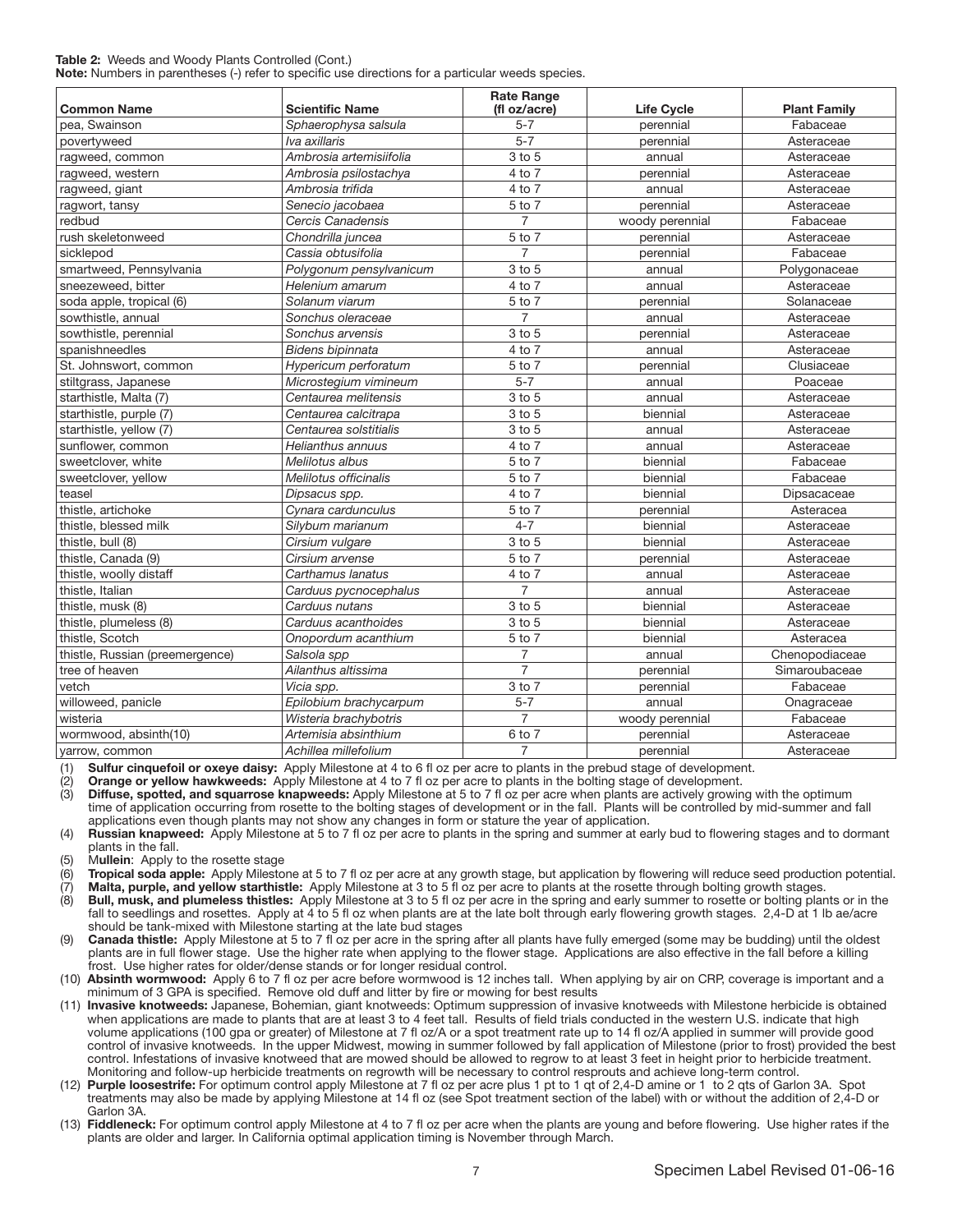# For Control or Suppression of Medusahead Rye

Milestone applied broadcast at 7 to14 fl oz/A can suppress or control medusahead rye (*Taeniatherum caput-medusae)* and downy brome *(Bromus tectorum,* also called cheatgrass*).* The key to optimum results is the timing of application. Applications should be made in late summer prior to rains and seed germination in order to provide the best possibility of suppression or control. In general, control or suppression will be poor if any of the seeds have germinated prior to application even if they have not yet emerged through the soil surface. Tank mixes with Accord XRT II at 12 fl oz/A, where a non-selective herbicide can be used or where desired grasses are dormant and will not be harmed, and will aid in control. Spot treatment restrictions (see spot treatment section) apply for rates above 7 fl oz/A for broadcast applications.

# Woody Plant Control

Milestone may be applied to control woody plants by any application method listed on the label on any site listed.

Milestone may be applied alone or in tank-mix combinations with labeled rates of other herbicides provided: (1) the tank mix product is labeled for the timing and method of application for the use site to be treated and (2) mixing is not prohibited by the label of the registered tank mixed products. Use as directed in the Directions of Use section of the tankmix partner. Follow Mixing Instructions under the General Mixing and Application Instructions section.

Add Milestone to tank mixes for improved brush control on species such as alder, aspen, blackberry, boxelder, cherry, coyote brush, conifers, cottonwood, elm, maple, poplar, oak, brooms (Scotch, Spanish, French, Portuguese), gorse, hackberry, Russian and Autumn olive, salt-cedar.

#### Low or High Volume Foliar Applications:

For broad spectrum brush control using a foliar application, Milestone may be added to tank mixes with Accord® XRT II, Arsenal Powerline, DMA® 4IVM, Garlon 4 Ultra, Remedy Ultra, Tordon 101M, Transline, Forestry Garlon XRT, or Garlon 3A, Rodeo®, Tordon® K, Tordon 22K or other products labeled for use on the intended site.

#### Low Volume Basal Bark Applications:

To control susceptible woody plants with stems less than 6 inches in basal diameter, apply herbicide mix (see below for rates) with a backpack or knapsack sprayer using low pressure and a solid cone or flat fan nozzle. Spray the basal parts of brush and tree trunks to a height of 12 to 15 inches from the ground in a manner that thoroughly wets the lower stems but not to the point of runoff. The use of a Spraying Systems Y2 nozzle or similar nozzle is recommended, which will narrow the spray pattern to target individual stems. Herbicide concentration should vary with tree diameter, bark thickness, volume used per acre, and susceptibility of species treated. Apply anytime, including the winter months, except when snow or water prevent spraying to the ground line or when stem surfaces are saturated with water.

Milestone may be used as a low volume basal treatment alone, for sensitive woody species in the Fabaceae family (legumes), or in combination with other products such as Garlon 4 Ultra, Forestry Garlon XRT, Remedy Ultra for broader control of other sensitive woody species. Applications should not exceed the maximum use rate per acre for the site.

Mix Milestone at 0.5 to 5% v/v alone, or with Garlon 4 Ultra or Forestry Garlon XRT in a commercially available basal diluent (or other oils or basal diluents as recommended by the manufacturer); the basal oil should be compatible with a water soluble herbicide such as Milestone. See table 3 to calculate the amount of Milestone that can be applied per acre at the various volumes and rates. Make a stable tank mixture for basal bark application by first combining each product with a compatibility agent prior to final mixing in the desired ratio. If using a tank mix, mix the oilbased products such as Garlon 4 Ultra thoroughly with basal oil and add any other oil-based products before adding the water based products. If the mixture stands for more than 30 minutes, reagitation may be required.

Oil and water based mixtures can separate over time. Long-term storage is not recommended without vigorous agitation prior to use or without a recommended compatibility agent.

Use caution when treating areas adjacent to susceptible and desirable species to avoid root uptake and possible injury when using Milestone or other soil active herbicides

#### Low Volume Stem Bark Band Treatment

To control susceptible woody plants (see table 2) with stems less than 6 inches in basal diameter, mix 0.5 to 5 gallons of Milestone in enough oil to make 100 gallons of spray mixture. Apply with a backpack or knapsack sprayer using low pressure and a solid cone or flat fan nozzle. Apply the spray in a 6- to 10-inch wide band that completely encircles the stem. Spray in a manner that completely wets the bark, but not to the point of runoff. The treatment band may be positioned at any height up to the first major branch. For best results apply the band as low as possible.

Spray mixture concentration should vary with size and susceptibility of species to be treated. Applications may be made anytime, including winter months.

|--|--|

| $%$ of<br><b>Milestone</b><br>in Basal Mix | Fluid ounces of Milestone by GPA (gallons per acre) |      |      |      |      |      |      |
|--------------------------------------------|-----------------------------------------------------|------|------|------|------|------|------|
|                                            | (1)                                                 | (2)  | (3)  | (4)  | (5)  | (6)  | (7)  |
| 1.0                                        | 1.3                                                 | 2.6  | 3.8  | 5.1  | 6.4  | 7.7  | 9.0  |
| 1.5                                        | 1.9                                                 | 3.8  | 5.8  | 7.7  | 9.6  | 11.5 | 13.4 |
| 2.0                                        | 2.6                                                 | 5.1  | 7.7  | 10.2 | 12.8 |      |      |
| 2.5                                        | 3.2                                                 | 6.4  | 9.6  | 12.8 |      |      |      |
| 3.0                                        | 3.8                                                 | 7.7  | 11.5 |      |      |      |      |
| 3.5                                        | 4.5                                                 | 9.0  | 13.4 |      |      |      |      |
| 4.0                                        | 5.1                                                 | 10.2 |      |      |      |      |      |
| 5.0                                        | 6.4                                                 | 12.8 |      |      |      |      |      |



NOTE: Avoid treating high density of stems adjacent to desirable trees with roots in the treatment zone. See table 4 for guidance on estimated volume per acre by treated stem density. Trees adjacent to or in a treated area can occasionally be affected by root uptake of Milestone. Applications of Milestone within the root zone of desirable trees should not be made unless injury can be tolerated. Severe injury or plant death can occur if used near roses, or leguminous trees such as locusts, redbud, mimosa, and caragana.

#### Table 4:

| Estimated gallons of spray solution per acre for basal bark<br>applications on various stem densities per acre |                          |  |  |  |  |
|----------------------------------------------------------------------------------------------------------------|--------------------------|--|--|--|--|
| <b>Target Spacing</b><br><b>Volume Range</b>                                                                   |                          |  |  |  |  |
| (gal/acre)                                                                                                     | (ft between brush/trees) |  |  |  |  |
| $1.0 - 1.7$                                                                                                    | 8.4                      |  |  |  |  |
| $2.0 - 3.3$                                                                                                    | 5.9                      |  |  |  |  |
| $3.0 - 5.0$                                                                                                    | 4.9                      |  |  |  |  |
| $4.0 - 6.6$                                                                                                    | 4.2                      |  |  |  |  |
| $5.0 - 8.3$                                                                                                    | 3.8                      |  |  |  |  |
| $5.9 - 9.9$                                                                                                    | 3.4                      |  |  |  |  |
|                                                                                                                |                          |  |  |  |  |

#### Cut surface

Ī

Apply Milestone in the cut surface applications listed below for control of susceptible tree species such as legumes like Albezia, mimosa, locust, etc. Mixtures of Milestone and Garlon 3A or Garlon 4 Ultra may be effective on species other than legumes such as elm, maple, oak and conifers.

Cut surface applications may be used successfully at any season except during periods of heavy sap flow of certain species - for example, maples in the spring.

#### Cut-Stump Treatment

Apply Milestone as a 10% dilution v/v in water, by spraying or painting all the exposed cambium layer on the freshly cut surface. The cambium area next to the bark is the most vital area to wet.

#### With Tree Injector Method

Apply by injecting 1 milliliter of 10% v/v Milestone in water through the bark at intervals of 3 to 4 inches between centers of the injector wound. The injections should completely surround the tree at any convenient height. Note: No Worker Protection Standard worker entry restrictions or worker notification requirements apply when this product is injected directly into plants.

#### With Hack and Squirt Method

Make cuts around the tree trunk at a convenient height with a hatchet or similar equipment so that the cuts overlap slightly and make a continuous circle around the trunk. Spray 1 milliliter of 10% v/v Milestone in water into the pocket created between the bark and the inner stem/trunk by each cut.

#### With Frill or Girdle Method

Make a single girdle through the bark completely around the tree at a convenient height. The frill should allow for the herbicide to remain next to the inner stem and absorb into the plant. Wet the cut surface with 10% v/v Milestone in water.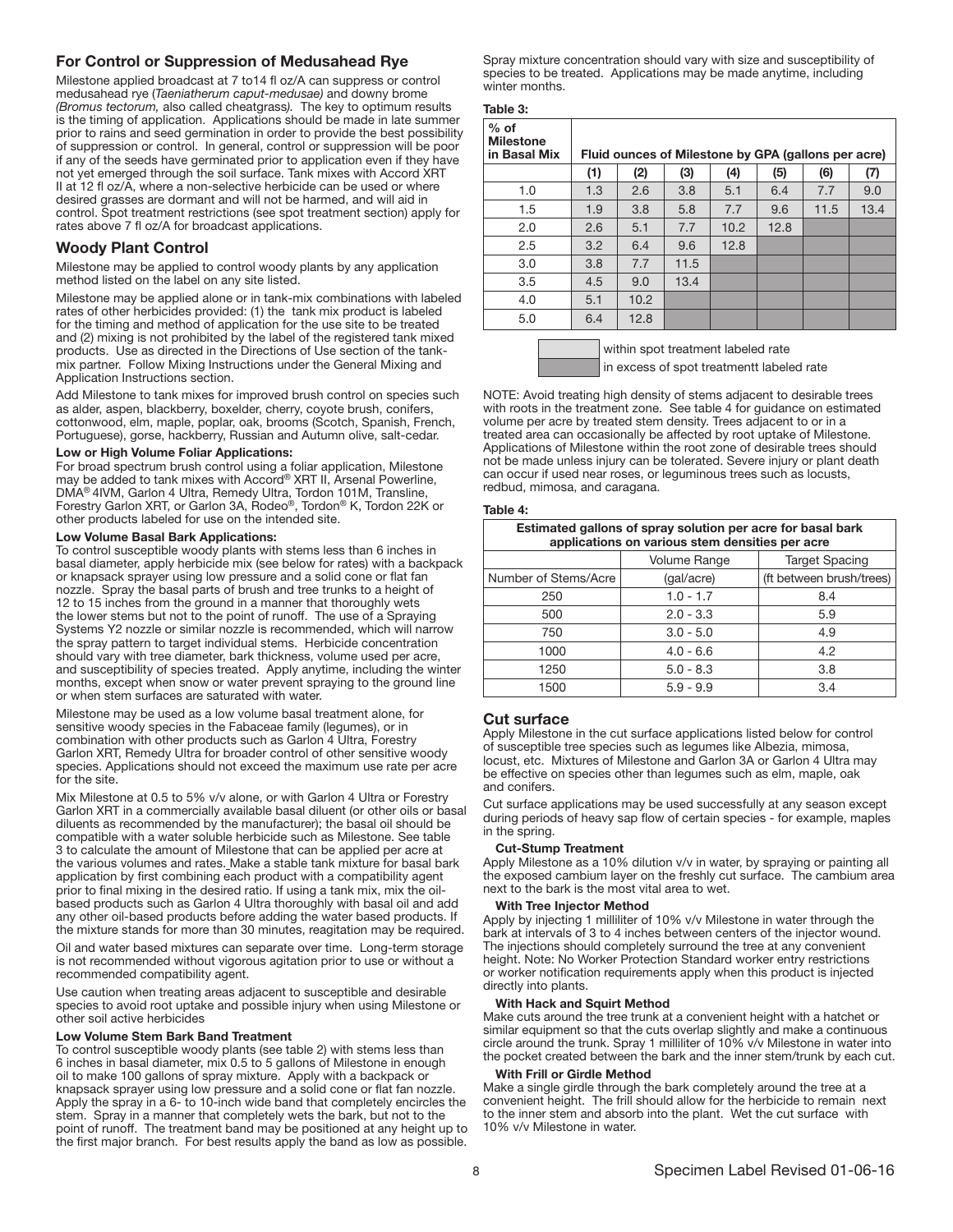#### For use in Hawaii only: Incision Point Application (IPA) also known as Tree Injection or Hack and Squirt

For control of susceptible tree species such as Albezia, and other legumes and susceptible tree species,

make cuts around the tree trunk at a convenient height with a machete, hatchet or similar equipment so that the cuts are about 6 inches apart between centers. Inject 1/2 to 1 milliliter of undiluted Milestone into the pocket created between the bark and the inner stem/trunk by each cut as soon as possible after cutting. The cambium area next to the bark is the most vital area to wet.

# Preemergent Weed Control

Typically Milestone is used as a post emergent herbicide but it has preemergent activity on susceptible weeds. Use Milestone as a preemergence spray prior to weed seed germination. Control will depend upon species susceptibility, application timing, and environmental conditions, such as precipitation, following application. When applied at rates lower than 7 fl oz per acre, Milestone can provide short-term control of some susceptible weeds but when applied at 7 fl oz (broadcast) or 14 fl oz (spot treatment), weed control is extended.

Best results for use as a premergent application for total vegetation control are obtained if Milestone at 7 fl oz per acre is tank mixed with other herbicides to broaden the weed spectrum and to control grasses. If grasses and broadleaf weeds tolerant to Milestone are present at the time of application or will germinate on the site, then tank mixtures with other herbicides, such as Accord® XRT II, Rodeo®, Dimension® 2EW or EC (annual grasses), Oust XP, Esplanade, flumioxazin, diuron, or other herbicides labeled for total vegetation control applications.

#### SPOT TREATMENTS FOR AREAS SUCH AS SUBJECT POLES, SUBSTATIONS, AND OTHER SMALL AREAS

Spot treatments may be applied at an equivalent broadcast rate of up to 0.22 lb acid equivalent (14 fl oz of Milestone) per acre per annual growing season to small spots for clearing around utility subject poles to help prevent fire damage, on small substations and other spot areas. To prevent misapplication, spot treatments should be applied with a calibrated sprayer.

# Precautions for Avoiding Spray Drift

Avoid application under conditions that may allow spray drift because very small quantities of spray, which may not be visible, may injure susceptible crops. This product should be applied only when the potential for drift to adjacent sensitive areas (e.g., residential areas, bodies of water, non-target crops and other plants) is minimal (e.g., when wind is blowing away from the sensitive areas. A drift control aid may be added to the spray solution to further reduce the potential for drift. If a drift control aid is used, follow the use directions and precautions on the manufacturer's label. Do not use a thickening agent with Microfoil, Thru-Valve booms, or other spray delivery systems that cannot accommodate thickened spray solutions.

Ground Equipment: With ground equipment spray drift can be lessened by keeping the spray boom as low as possible; by applying 10 gallons or more of spray per acre; by keeping the operating spray pressures at the manufacturer's specified minimum pressures for the specific nozzle type used (low pressure nozzles are available from spray equipment manufacturers); and by spraying when the wind velocity is low (follow state regulations). Avoid calm conditions which may be conducive to thermal inversions. Direct sprays no higher than the tops of target vegetation and keep spray pressures low enough to provide coarse spray droplets to minimize drift.

Aerial Application: Avoid spray drift at the application site. The interaction of many equipment-and-weather-related factors determine the potential for spray drift. Users are responsible for considering all these factors when making decisions.

The following drift management requirements must be followed to avoid off-target drift movement from aerial applications:

- 1. The boom length must not exceed 75% of the fixed wing span and must be located at least 8 -10 inches below the trailing edge of the fixed wing; the boom length must not exceed 85% of the rotary blade.
- 2. Nozzles should be pointed backward parallel with the air stream or not pointed downwards more than 45 degrees.

State regulations must be followed.

The applicator should be familiar with and take into account the information covered in the following Aerial Drift Reduction Advisory. This information is advisory in nature and does not supersede mandatory label requirements.

# Aerial Drift Reduction Advisory

Information on Droplet Size: The most effective way to reduce drift potential is to apply large droplets. The best drift management strategy is to apply the largest droplets that provide sufficient coverage and control.

Applying larger droplets reduces drift potential, but will not prevent drift if applications are made improperly, or under unfavorable environmental conditions (see Wind, Temperature and Humidity, and Temperature Inversions).

### Controlling Droplet Size:

- Volume Use high flow rate nozzles to apply the highest practical spray volume. Nozzles with higher rated flows produce larger droplets.
- Pressure Do not exceed the nozzle manufacturer's specified pressures. For many nozzle types lower pressure produces larger droplets. When higher flow rates are needed, use higher flow rate nozzles instead of increasing pressure.
- Number of Nozzles Use the minimum number of nozzles that will provide uniform coverage.
- Nozzle Orientation Orient nozzles so that the spray is released parallel to the airstream to produce larger droplets than other orientations. Significant deflection from horizontal will reduce droplet size and increase drift potential.
- Nozzle Type Use a nozzle type that is designed for the intended application. With most nozzle types, narrower spray angles produce larger droplets. Consider using low-drift nozzles. Solid stream nozzles oriented straight back produce the largest droplets and the lowest drift.

Boom Length: The distance of the outer most operating nozzles on the boom must not exceed 75% of wingspan or 85% of rotor diameter.

Application Height: Applications should not be made at a height greater than 10 feet above the top of the largest plants unless a greater height is required for aircraft safety. Making applications at the lowest height that is safe reduces exposure of droplets to evaporation and wind.

Swath Adjustment: When applications are made with a crosswind, the swath will be displaced downwind. Therefore, on the up and downwind edges of the field, the applicator must compensate for this displacement by adjusting the path of the aircraft upwind. Swath adjustment distance should increase, with increasing drift potential (higher wind, smaller drops, etc.).

Wind: Drift potential is lowest between wind speeds of 2 to 10 mph. However, many factors, including droplet size and equipment type determine drift potential at any given speed. Application should be avoided below 2 mph due to variable wind direction and high inversion potential. Note: Local terrain such as valleys and ravines can influence wind patterns. Every applicator should be familiar with local wind patterns and how they affect spray drift.

Temperature and Humidity: When making applications in low relative humidity, set up equipment to produce larger droplets to compensate for evaporation. Droplet evaporation is most severe when conditions are both hot and dry.

Temperature Inversions: Applications should not occur during a local, low level temperature inversion because drift potential is high. Temperature inversions restrict vertical air mixing, which causes small suspended droplets to remain in a concentrated cloud. This cloud can move in unpredictable directions due to the light variable winds common during inversions. Temperature inversions are characterized by increasing temperatures with altitude and are common on nights with limited cloud cover and light to no wind. They begin to form as the sun sets and often continue into the morning. Their presence can be indicated by ground fog; however, if fog is not present, inversions can also be identified by the movement of the smoke from a ground source or an aircraft smoke generator. Smoke that layers and moves laterally in a concentrated cloud (under low wind conditions) indicates an inversion, while smoke that moves upward and rapidly dissipates indicates good vertical air mixing.

# Terms and Conditions of Use

If terms of the following Warranty Disclaimer, Inherent Risks of Use and Limitation of Remedies are not acceptable, return unopened package at once to the seller for a full refund of purchase price paid. To the extent permitted by law, otherwise, use by the buyer or any other user constitutes acceptance of the terms under Warranty Disclaimer, Inherent Risks of Use and Limitation of Remedies.

# Warranty Disclaimer

Dow AgroSciences warrants that this product conforms to the chemical description on the label and is reasonably fit for the purposes stated on the label when used in strict accordance with the directions, subject to the inherent risks set forth below. To the extent permitted by law, Dow AgroSciences MAKES NO OTHER EXPRESS OR IMPLIED WARRANTY OF MERCHANTABILITY OR FITNESS FOR A PARTICULAR PURPOSE OR ANY OTHER EXPRESS OR IMPLIED WARRANTY.